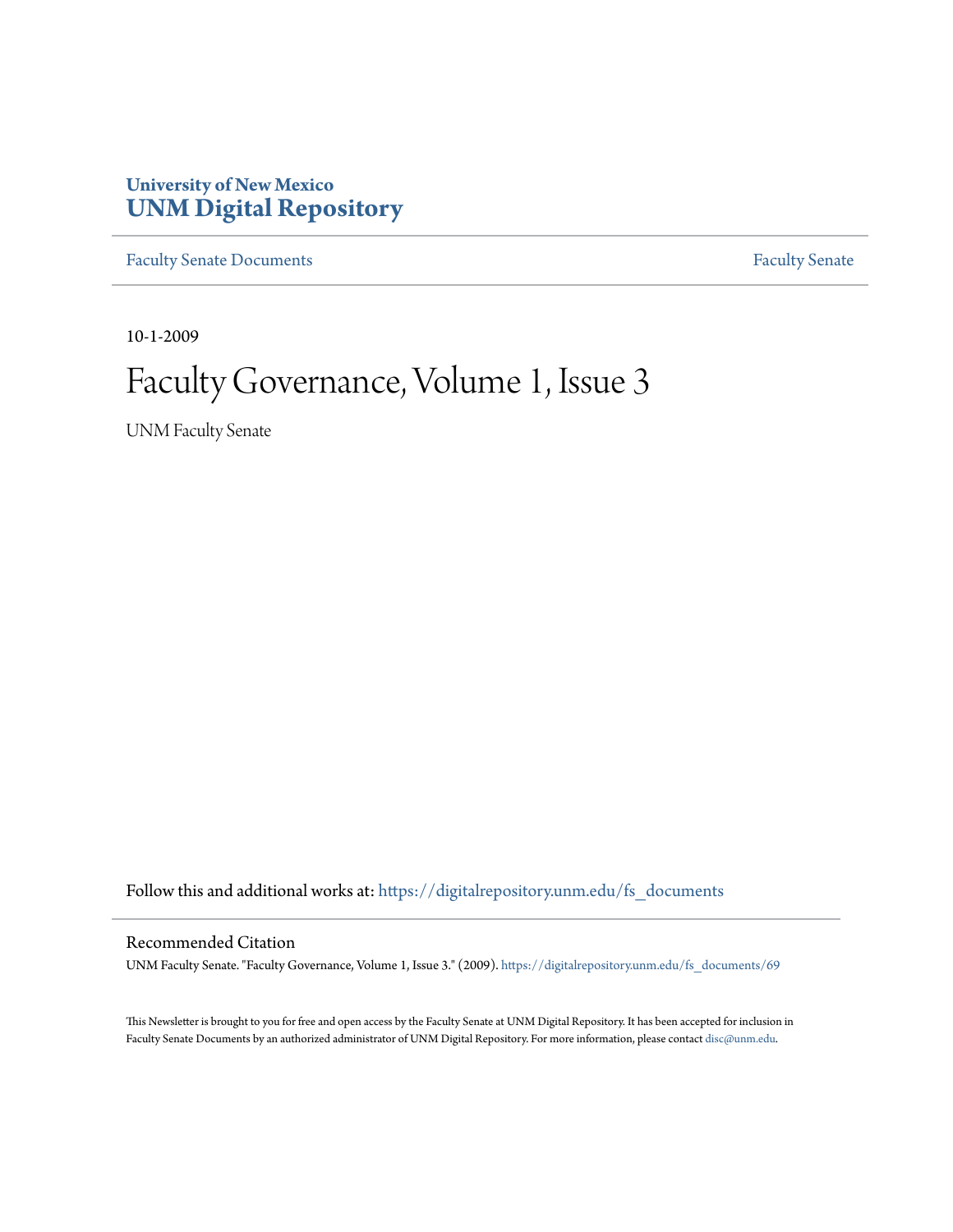

THE UNIVERSITY of NEW MEXICO

# Faculty Governance

#### **V O L U M E 1 I S S U E 3 O C T O B E R 2 0 0 9**

#### **INSIDE THIS I S S U E :**

| <b>Shared Governance</b><br>at a Crossroads                     |     |
|-----------------------------------------------------------------|-----|
| About the meeting<br>and the Committee<br>on Governance         | 2   |
| President's<br><b>Response to Faculty</b><br><b>Resolutions</b> | 3   |
| <b>Proposed</b><br><b>Resolutions</b>                           | 4-5 |
| <b>Meeting Rules</b><br>and Roles                               | 6   |
| <b>General Faculty</b><br><b>Meeting Agenda</b>                 |     |

### Shared Governance at a Crossroads Faculty Participation Critical

The Committee on Governance (CoG), in cooperation with President David Schmidly, has called a general faculty meeting to be held on November 4 at 3 pm in Woodward Hall.

The University is at a crossroads. Shared governance issues have been raised in the recent [HLC accreditation report](http://www.unm.edu/~accred/2009ReportOfAVisit.html) and have also been at the core of the dialogue among faculty, administrators, and regents in the last several years. At the same time, we face serious new financial and budgetary challenges.

In keeping with its mandate under the UNM Constitution, the Committee on Governance (CoG) develops the agenda for the meeting. We hope to provide a format for discussion of these crucial issues. As a follow-up to the General Faculty meeting last February, we are asking for brief reports on the status of the [audit](http://www.unm.edu/%7Emarket/cgi-bin/archives/003678.html) and on the [motion about organiza-](http://www.unm.edu/%7Emarket/cgi-bin/archives/003678.html)



[tional changes.](http://www.unm.edu/%7Emarket/cgi-bin/archives/003678.html) Following these we will move quickly to discuss the current issues about decision-making and budgetary concerns. We have invited faculty members to provide the committee with draft motions which reflect concerns with these two items: moving forward with shared governance and the budgetary landscape.

CoG members have vetted and consolidated the resolutions to be considered at the meeting. In using this procedure, we are not trying to curtail your democratic voice, but rather to facilitate an efficient and constructive meeting. If time allows, new motions from the floor can also be introduced, but only after presubmitted resolutions have been considered. Please note that only resolutions concerning the budgetary issues and the HLC shared governance topics can be considered at this meeting. We urge all faculty



members to attend this important meeting and to participate in this timely conversation.

**A quorum of 178 members is required to conduct business at the meeting.**

**General Faculty Meeting Wednesday, November 4, 2009 Woodward Hall 3:00 p.m. MEETING AGENDA, PAGE 7**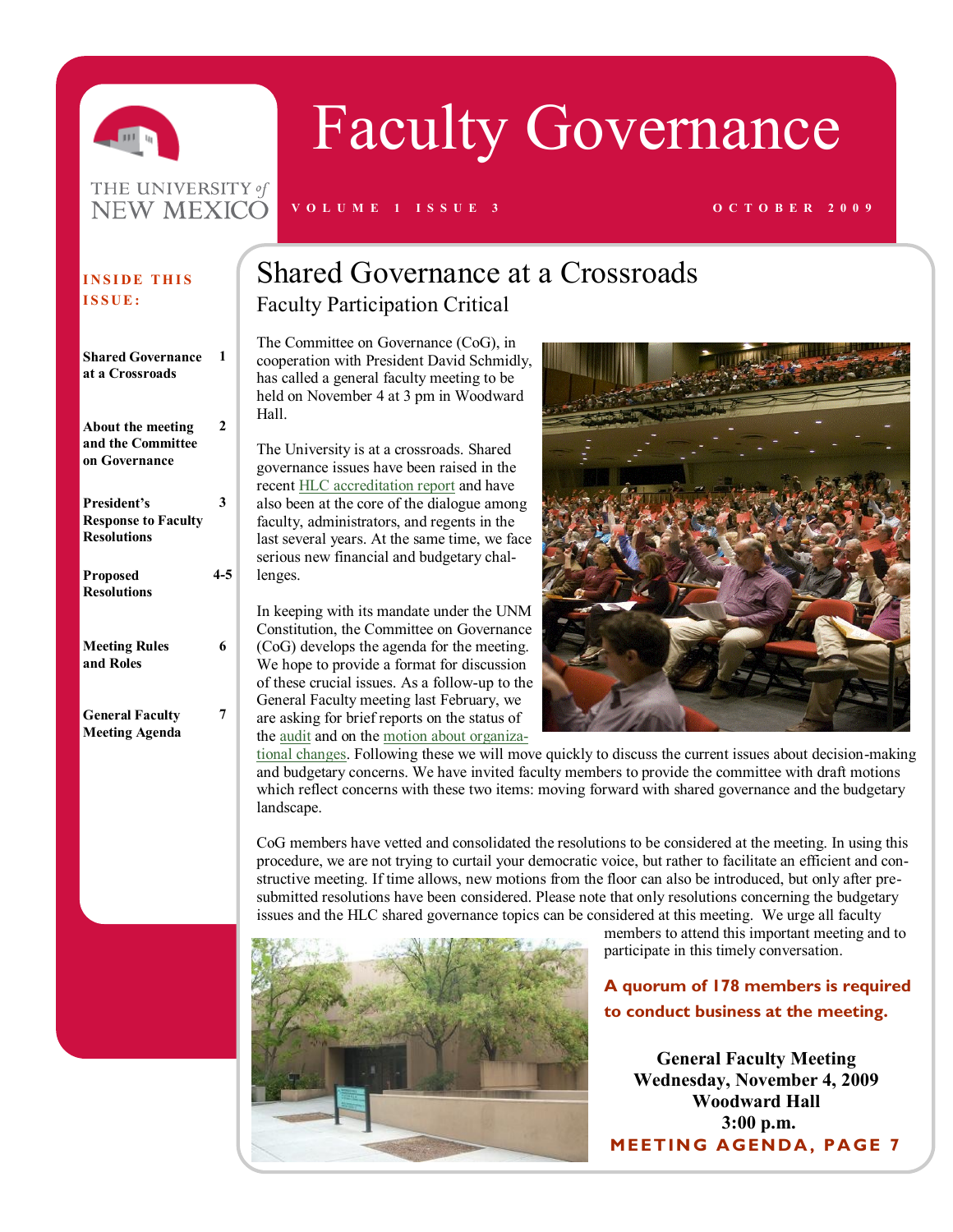### What are the central issues? Why are we holding a meeting?

Eleni Bastea

**1. Update on the Resolutions of the General Faculty meeting, Feb. 25, 2009.** This will include brief reports on the status of the [audit](http://www.unm.edu/%7Emarket/cgi-bin/archives/003678.html) and on the [motion about organizational](http://www.unm.edu/%7Emarket/cgi-bin/archives/003678.html)  [changes.](http://www.unm.edu/%7Emarket/cgi-bin/archives/003678.html) *(More on page 3.)*

**2. Shared Governance.** Last year many of us came together determined to improve UNM by holding the administration accountable and by reaffirming the principles of shared governance. The Higher Learning Commission (HLC) accreditation [report](http://www.unm.edu/~accred/2009ReportOfAVisit.html) also noted the need for measurable "progress in shared governance and communication" by January 2011. There has been on-going dialogue among the administration, faculty leaders, and the Regents. It is imperative

now that all faculty members are updated on the current state-of-affairs and, more importantly, help chart our future course. The University Faculty has broad powers assigned to it by the Board of Regents and the Faculty Constitution. (See UNM Faculty Handbook, [Article 1, Sec. 2.](http://handbook.unm.edu/A51.html)) It is our responsibility to strengthen Faculty Governance as defined in the Faculty Constitution. And for that, we need your participation.

#### **3. Financial and budgetary chal-**

**lenges.** UNM is obligated to safeguard first and foremost its core missions of teaching, research, patient care, and community service**.** Faculty and staff representatives should be actively involved in the decision-

making bodies that address the challenges presented by the current economic climate. Broad-based involvement of faculty and staff and timely and transparent communication of major developments would help strengthen the sense of shared ownership and engagement. Please bring your ideas on those fronts, too.

Draft resolutions will be open to amendment by majority vote. If time allows, new motions from the floor can also be introduced. Please note that only resolutions concerning the budgetary issues and the HLC shared governance topics can be considered at this meeting

### Background Materials for the Meeting

Ursula Shepherd

So that our dialogue can be as fruitful as possible, and so that reports don't need to be lengthy, we are providing links to a number of documents. These will form the basis for much of our discussion. These include:

- [Faculty Governance Newsletter \(September edition\) reporting on the status of the audit](http://facgov.unm.edu/newsletter/NewsletterSeptember2009.pdf)  $\bullet$
- [Motions from the February 25, 2009 general faculty meeting](http://www.unm.edu/~market/cgi-bin/archives/003678.html)  $\bullet$
- [President Schmidly's Response to February 25, 2009 Faculty Recommendations \(also on page 3\)](http://facgov.unm.edu/specialmtg/November2009/President)  $\bullet$
- [Accreditation report from the HLC](http://www.unm.edu/~accred/2009ReportOfAVisit.html)  $\bullet$
- [Responsibilities of the Board of Regents \(RPM 1.1\)](http://www.unm.edu/~brpm/r11.htm)
- [The Faculty Constitution's charge for the faculty](http://www.unm.edu/~handbook/A50.html)

#### **We invite you to read as much of this as possible before the meeting.**

### Committee on Governance

Charge and Membership

Ursula Shepherd, Chair Committee on Governance and Associate Professor, University Honors Sever Bordeianu, Vice Chair Committee on Governance and

Professor, University Libraries Eleni Bastéa, Professor, Architecture and Planning

Sul Kassicieh, Distinguished Professor, Anderson School of Management

Tim Lowrey, Professor and Regents' Lecturer, Biology

A committee of five voting members of the general faculty shall be nominated and elected by mail ballot for overlapping three-year terms. Duties of this committee are to prepare, in conjunction with the Secretary of the University, the agenda of general faculty meetings; to oversee elections, including referenda; to recommend adjustments, improvements and refinements in the faculty organizational structure; to represent the general faculty to the Senate; and to call meetings of the general faculty when necessary. The Committee shall annually elect a chair.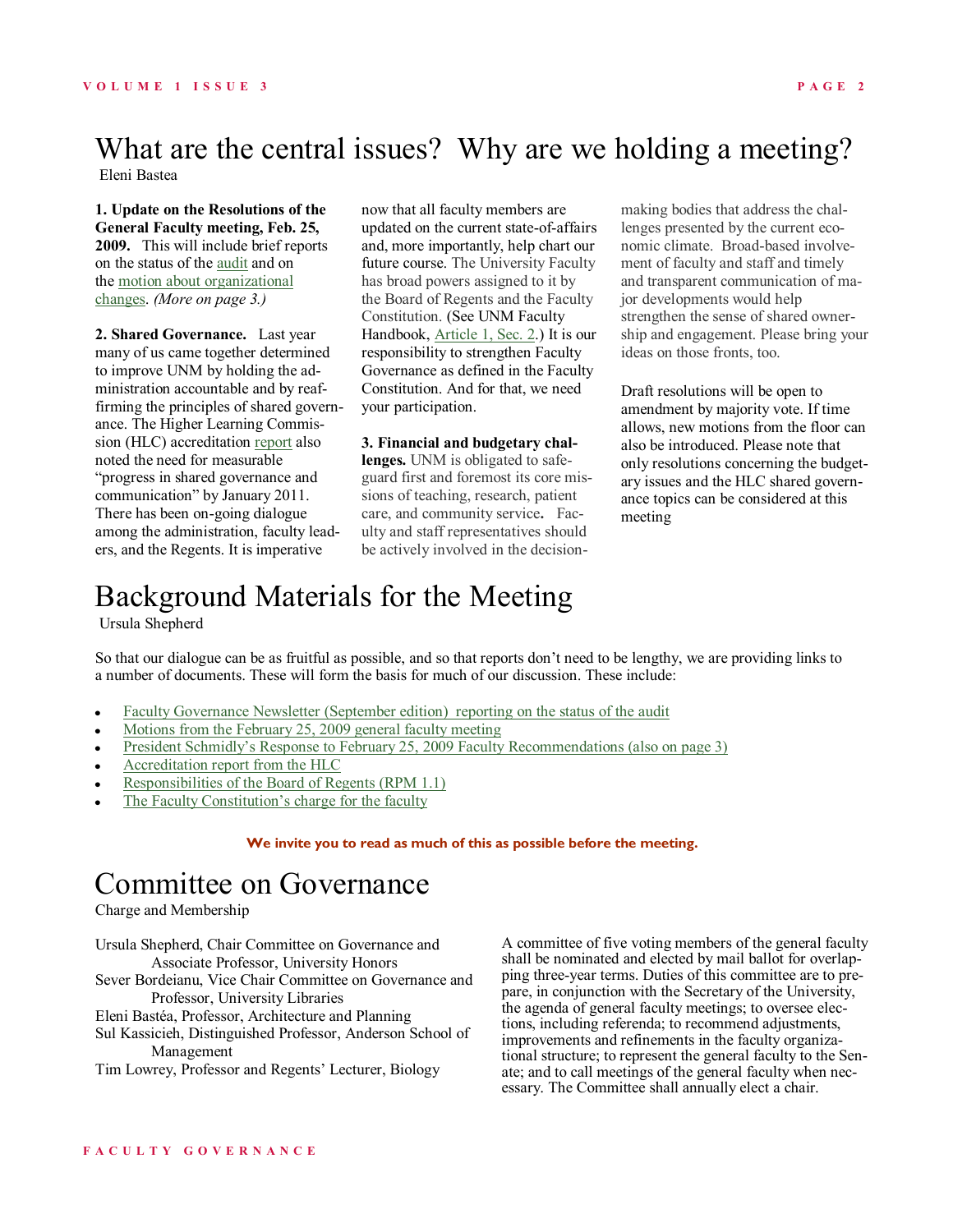**[Please also see President Schmidly's](http://facgov.unm.edu/specialmtg/November2009/President%27s%20Response%20to%20Faculty%20Recommendations%202-25-09%20-%20Narrative%20Version.pdf)  [Analysis and Conclusions for each](http://facgov.unm.edu/specialmtg/November2009/President%27s%20Response%20to%20Faculty%20Recommendations%202-25-09%20-%20Narrative%20Version.pdf)  [recommendation.](http://facgov.unm.edu/specialmtg/November2009/President%27s%20Response%20to%20Faculty%20Recommendations%202-25-09%20-%20Narrative%20Version.pdf)**

#### **R E C O M M E N D A T I O N # 1**

The executive structure of UNM should return to a focus on academic programs. Thus, there should be two Executive Vice Presidents – The Executive Vice President for Academic Affairs and the Executive Vice President for Health Sciences. Those offices should report to the UNM President. The Office of Facilities and Finance should report to those two Executive Vice Presidents.

#### **P R E S I D E N T ' S R E S P O N S E**

Given the immediate, and potentially long term, financial situation being faced by the state and by the University, now is not the time to make any major changes to UNM's organizational structure. The Executive Vice President for Health Sciences and the Provost and Executive Vice President for Academic Affairs already have authority over allocation of academic resources, subject to approval by the President and Regents. Other organizational decisions have been placed on the back burner for this same reason, such as filling the now-vacant position of VP for Rio Rancho and Branch Operations. The prudent course of action is to wait until after the 2010 legislative session to learn what, if any, permanent changes UNM will be required to make. Any recommended changes to the University's organizational structure will require Regent approval, and they must be consistent with and supportive of the President's duties as outlined in Regent's Policy 3.1.

#### **R E C O M M E N D A T I O N # 2**

Currently only the faculty and Deans are regularly evaluated by both those they serve and their supervisors. That culture of "360 degree" evaluation should extend through the upper administration and the Board of Regents.

#### **P R E S I D E N T ' S R E S P O N S E**

"360 degree" evaluation of those administrators reporting directly to the President has been expanded to include input from the Faculty Senate and Staff Council leadership. Existing University business and Faculty policies protect the privacy interests of both those evaluated and their evaluators. Extending the "360 degree" evaluation model to the Board of Regents and its members is beyond the purview of the President of the University.

#### **RECOMMENDATION #3**

The center of authority for policy development, implementation, and budget design needs to rest with the Deans and Department Chairs.

#### **PRESIDENT'S RESPONSE**

Recommendations about academic policy development, implementation, and budget design will include the Provost, Deans, and Department Chairs, as well as consultative engagement with appropriate committees of the Faculty Senate. UNM policy clearly acknowledges that the Board of Regents' powers include fiduciary responsibility for the university, and that the final authority over the budget rests with the Regents.

#### **R E C O M M E N D A T I O N # 4**

The Executive Vice President for Academic Affairs or a main campus faculty delegate and the Executive Vice President for the Health Sciences Center or an HSC faculty delegate should be voting members of the BOR Facilities and Finance Committee.

#### **P R E S I D E N T ' S R E S P O N S E**

Consistent with the Faculty's recommendation, the President of the Board of Regents has appointed members to

the Finance and Facilities Committee that include academic officers. As the Faculty recommendation recognizes, an amendment to Regents' Policy would be required to make such academic officers standing members of the Committee.

#### **RECOMMENDATION #5**

All searches for tenure-track faculty, Deans, Associate Vice Presidents and above should be national while encouraging applications from qualified members of the UNM community. (This would not apply to temporary positions, such as Chairs in some departments that are filled on a rotational basis from within the UNM community.)

#### **P R E S I D E N T ' S R E S P O N S E**

Tenure-track Faculty and Deans are presently recruited and hired through a competitive national search process pursuant to the UNM Office of Equal Opportunity Faculty Hiring Guidelines. With regard to recruitment and hiring for administrative positions, the President will support review of applicable Regents' (Regents' Policy 3.3) and University business (UBP 3210) policies.

#### **R E C O M M E N D A T I O N # 6**

UNM should establish an annual report of Faculty Retention and Loss that will clearly present numbers and types of faculty gained and lost by each Department. Reasons for losses should be included as well as the details of vacant positions waiting to be filled in each Department.

#### **P R E S I D E N T ' S R E S P O N S E**

This recommendation is accepted with the proviso that the University and its Faculty must recognize limitations on what information may be included in the report's "reasons for losses."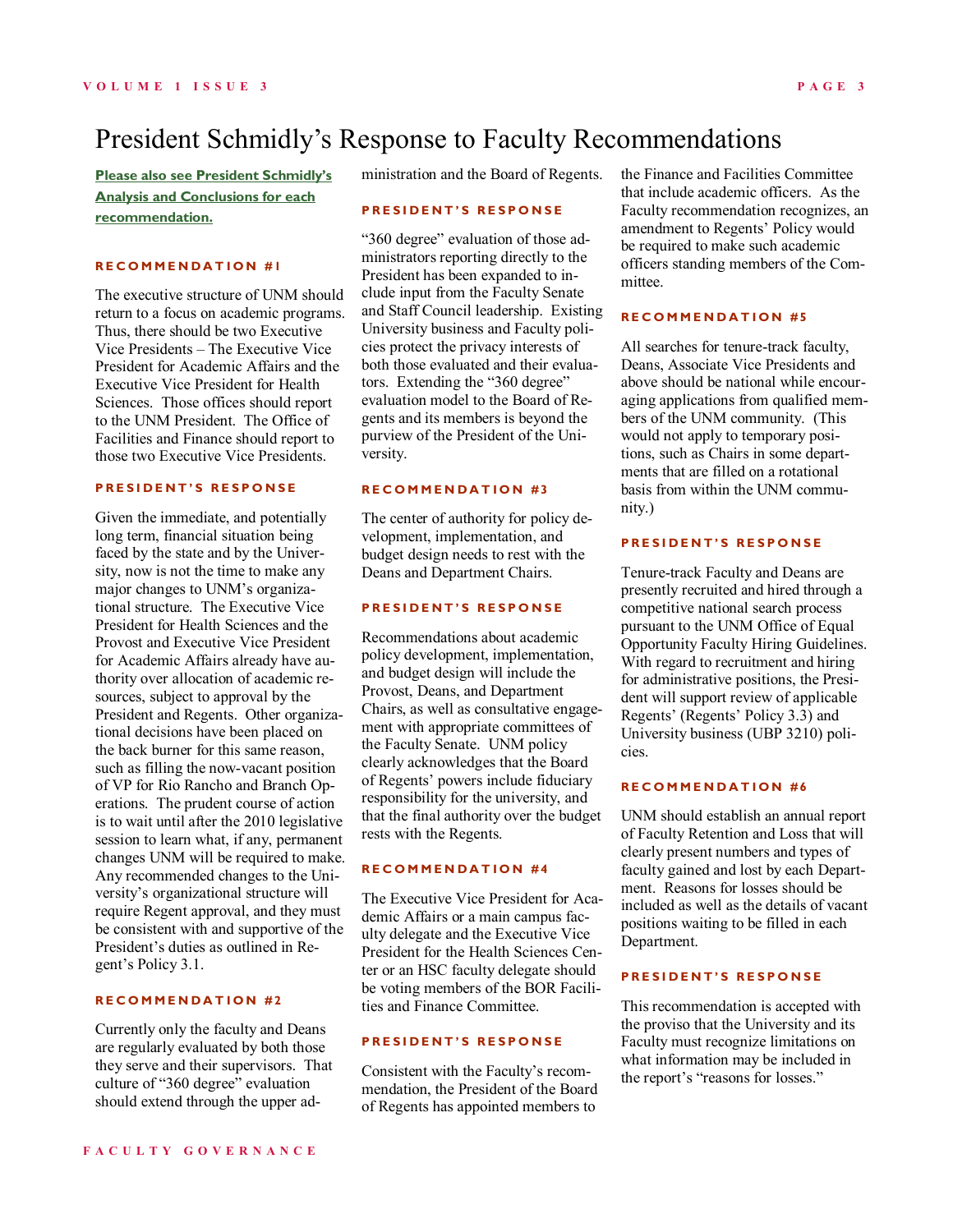### Proposed resolution on the roles of Regents, the Administration & Faculty

*Whereas, decades of experience in American higher education nationwide have demonstrated that the "shared governance" model of university governance best supports the long-term academic mission of providing excellent education for students; advancing scholarly research, writing, and creative work; and serving the needs of the wider community; and*

*Whereas, shared governance supported and sustained the rise of the American university system as the premier system of higher education in the world; and*

*Whereas, shared governance means that, under the ultimate authority of the Regents, the Administration manages the daily affairs of the University, the Faculty holds substantial control over changes to the core academic enterprise, and the Administration and Faculty jointly shape the long-term mission of the University through regular consultation regarding strategic initiatives under their joint purview; and*

*Whereas, the Constitution of the State of New Mexico grants ultimate authority and responsibility for the University to the Board of Regents; and*

*Whereas, the Higher Learning Commission recently identified strengthening shared governance as a key challenge facing UNM and made reporting it a condition of the University's long-term accreditation;*

*Therefore, be it resolved that the members of the Faculty of The University of New Mexico hereby endorse recent efforts by the Regents, Administration, and Faculty to strengthen shared governance, and call on all parties to redouble their efforts in this regard.*

*Be it further resolved that we, the Faculty of the University of New Mexico, hereby pledge our commitment to shared governance as part of our work for the University, and to working diligently in support of the University's efforts to confront the looming budget shortfalls and other challenges while fully protecting the University's core academic mission of teaching, research, and service.*

### Proposed resolution on the HLC accreditation report

*Whereas the Higher Learning Commission, as a condition of its ongoing accreditation of the University of New Mexico, has specified the highest priorities facing The University of New Mexico as reaffirming the University's commitment to shared governance and creating decision-making structures and processes that empower shared governance; and*

*Whereas, the Higher Learning Commission has asked that immediate steps be taken to address these priorities, and that UNM report on those steps and their outcomes by January 2011; and*

*Whereas, significant such steps have been taken and further steps are anticipated in the months ahead; and*

*Whereas, the University faces important decisions in the months ahead, both regarding the normal course of University governance and regarding planning for and implementing the extraordinary budget reductions in the current fiscal year and foreseen for the future fiscal year; and*

*Whereas, the very definition and spirit of shared governance requires that faculty be part of reporting back to the HLC regarding the steps taken and their outcome;*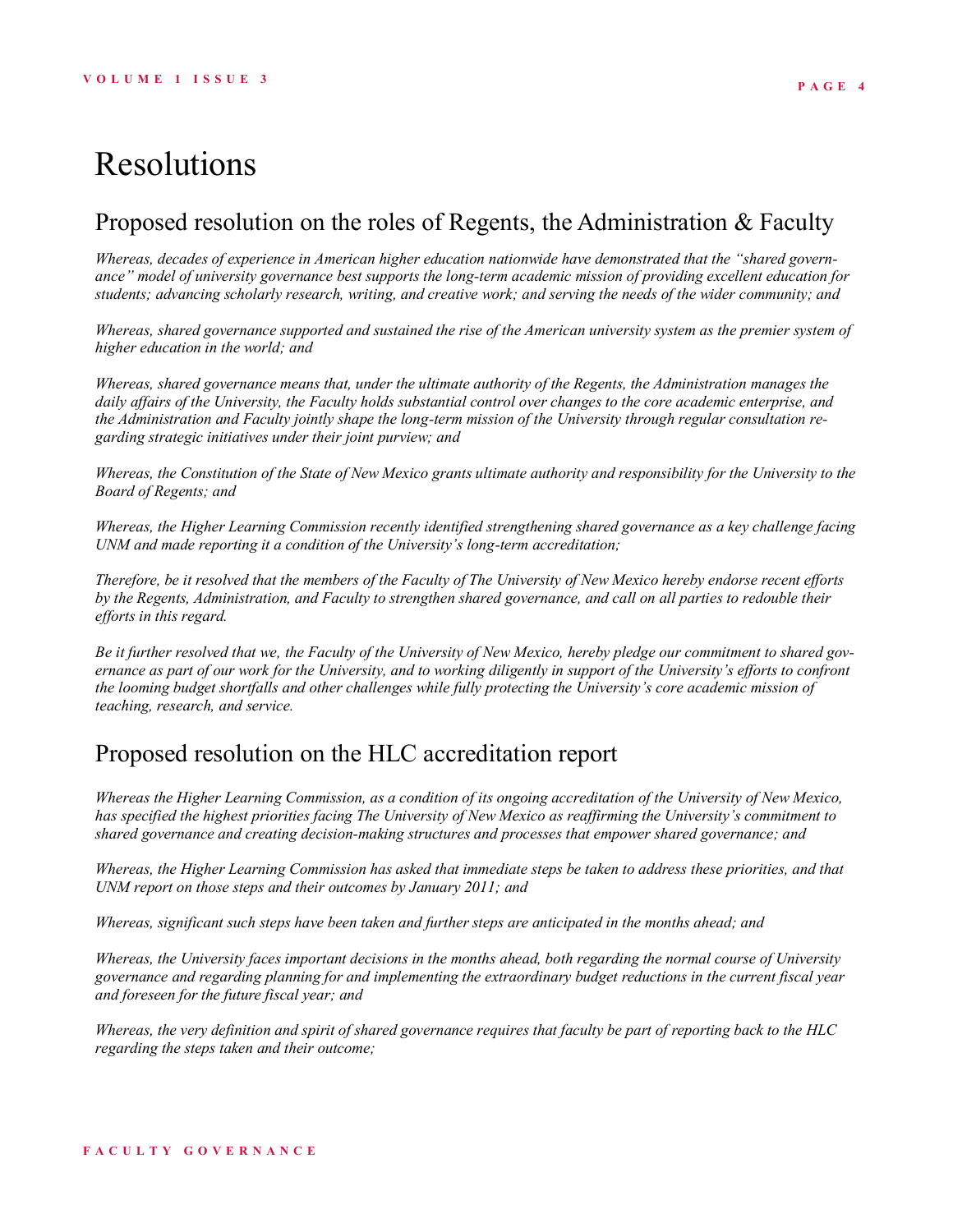### Proposed resolution on the HLC accreditation report Continued

*Therefore be it resolved that the Faculty of The University of New Mexico hereby request that the President-Elect of the Faculty Senate convene a Faculty Commission on Shared Governance to write a faculty report to the Higher Learning Commission by January 2011 assessing the steps taken to reinforce shared governance at the University, and their outcomes as of that time.*

*Be it further resolved that said Commission should include the President and President-Elect of the Faculty Senate; at least one other member of the Faculty Senate; two members of the Committee on Governance; and three other faculty members chosen for their understanding of and commitment to the mission of The University of New Mexico; and that the overall Commission reasonably reflect the diversity of disciplines and backgrounds represented within the UNM faculty.*

*Finally, be it further resolved that the general faculty members and member of the of the Faculty Senate of said Commission shall be nominated by the President-Elect of the Faculty Senate, subject to confirmation by the Faculty Senate; that the members of the Committee on Governance shall be chosen by a vote of that Committee; and that the Commission will cease to exist upon adoption of its final report to the Higher Learning Commission unless specifically re-authorized by the Faculty Senate.*

### Proposed resolution on UNM's Financial Situation

*Whereas the University of New Mexico may well face serious funding shortfalls over the next several years; and*

*Whereas UNM's administrative costs have skyrocketed over the last 10 years; and* 

*Whereas the full-time tenure track faculty is rapidly approaching retirement age, and* 

*Whereas full time tenure track faculty provide a large share of the university's income;*

*Therefore, we strongly endorse several potential cost cutting measures that can help preserve the University's ability to pursue its academic mission in service to our students and to the State of New Mexico:*

*1. We support the University's proposed initiative to create a retirement incentive plan. This would allow UNM to save money through the retirement of senior faculty and the hiring of more junior, tenure-track faculty who will become UNM's future leaders in teaching and research efforts. This initiative will advance UNM's academic mission even amidst the current financial pressures, while at the same time furthering economic development in the State of New Mexico. Any such retirement incentive should be fully transparent, with savings dedicated to hiring new tenure track faculty.* 

*2. We urge consolidation of UNM's administrative functions so as to substantially reduce costs in this arena.*

*3. We support the efforts of the University Presidents in New Mexico to eliminate the "tuition credit" and to in other ways protect the ability of New Mexico's institutions of higher learning to flexibly manage their finances.* 

*4. We advise that all of the above be implemented to address all foreseeable budget cuts without resorting to across-theboard salary reductions or furloughs, so as not to undermine the University's commitment to quality education or its substantial contribution to economic development in the State of New Mexico.* 

*5. Should budget exigencies nevertheless lead to such across-the-board salary reductions or furloughs, these should be implemented through a multiple-tiered system of cuts, whereby the lowest-paid UNM employees suffer the least reduction and the highest-paid UNM employees undergo larger cuts (as a percentage of compensation or number of days furloughed.)*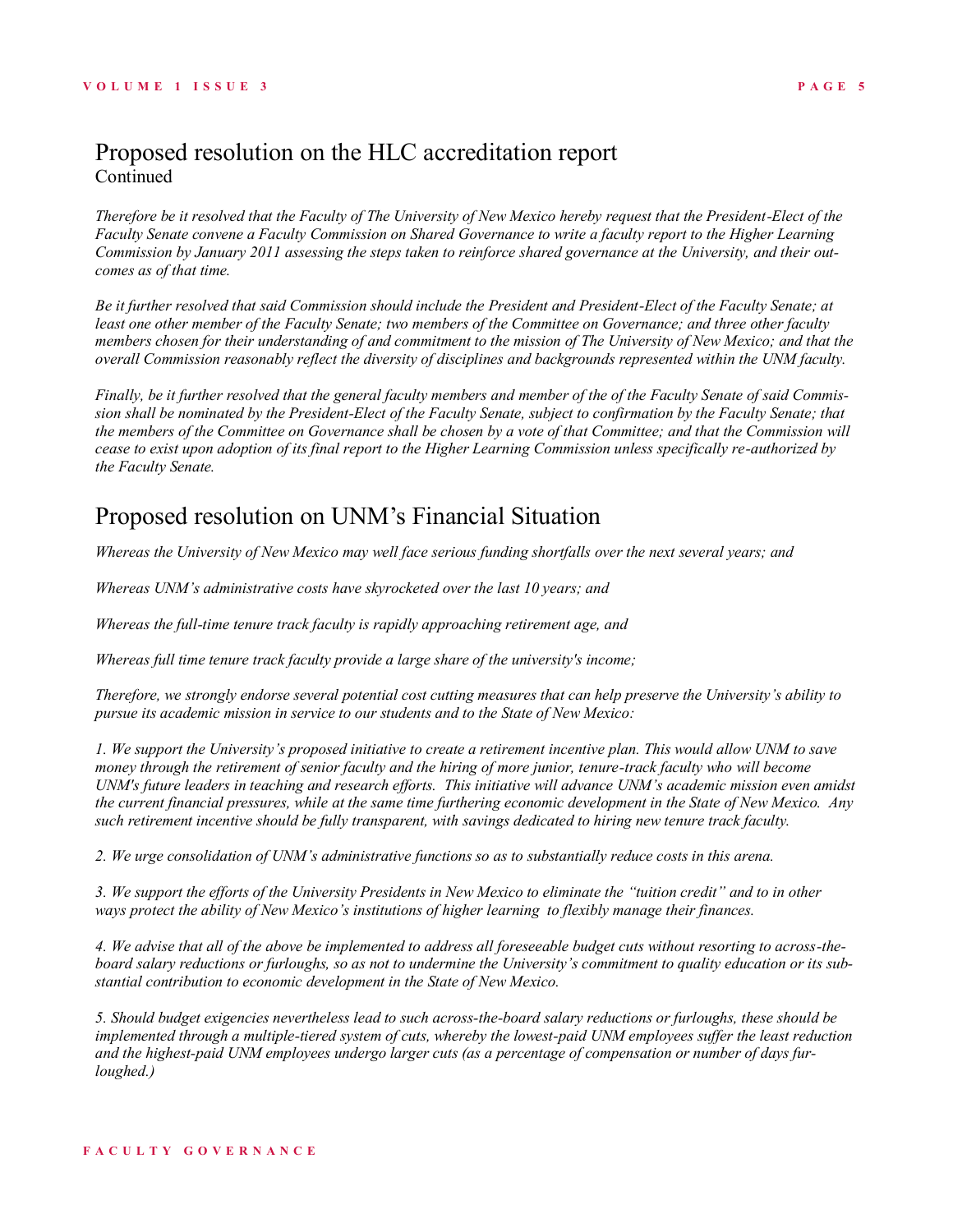## Robert's Rules Quick Reference

Richard Wood

Robert's Rules are complex because they foresee a vast variety of procedural situations, and must cover all of them. But my experience is that 90% of the time, a half dozen or so basic understandings can guide participants toward constructive, efficient meetings. Here are some quick tools for moving meeting forward and keeping it on track.

- 1. Point of order: Can be asserted from floor without recognition by the presider; used to assure the meeting proceeds according to parliamentary rules and any procedural rules passed at the meeting itself.
- 2. Make a motion: Seeks to move the body to take a specific action (which is stated in reasonably precise terms in the motion). Can only be done when no other motion is under consideration.
- 3. Call the question: Seeks to close debate and move toward voting



# Ground Rules

- on the motion before the faculty. The effort to call the question must be approved by vote (may be a voice vote or show of cards). If approved, then the actual vote on the motion itself will occur.
- 4. Table the motion, or "lay the motion on the table": Seeks to defer consideration of a motion until later in the meeting, or until a future meeting.
- 5. Point of information: Seeks to ask the presider for a specific piece of procedural information.



### Meeting Roles

#### Meeting Facilitators

Richard Wood, *Professor, Sociology and Faculty Senate President-Elect* Ursula Shepherd, *Associate Professor, University Honors and Chair, Committee on Governance*

Meeting Parliamentarian Pamela Lutgen-Sandvick, *Assistant Professor, Communication and Journalism*

Meeting Timekeeper Sever Bordeianu, *Professor, University Libraries*

#### Panel Members

Raymond Sanchez*, President, Board of Regents* David Schmidly, *President* Suzanne Ortega, *Provost* Ursula Shepherd

Audit Status Update Doug Fields, *Professor, Physics and President of the Faculty Senate*

- $\bullet$ Under our constitution, only members of the "voting faculty" have the right to address the meeting (though voting faculty may delegate their slot to someone of their choosing, whether faculty or not).
- To allow broad participation, speakers are limited to speaking no more than twice to any agenda item, and further  $\bullet$ limited in how long they may speak.
- Designated timekeeper and parliamentarian will be present  $\bullet$
- Votes on the final resolutions will be taken by a show of hands.
- If it is determined that secret ballots are necessary, electronic ballots will be sent to those faculty present at the meet- $\bullet$ ing within 48 hours of the meeting.
- General faculty meetings are two hours or less. By vote of the assembly the meeting can be extended once for a half  $\bullet$ hour.
- The University faces serious challenges. For the good of this public institution through which we serve the people of  $\bullet$ New Mexico, we ask for frank dialogue, professional civility, and courage in meeting these challenges.